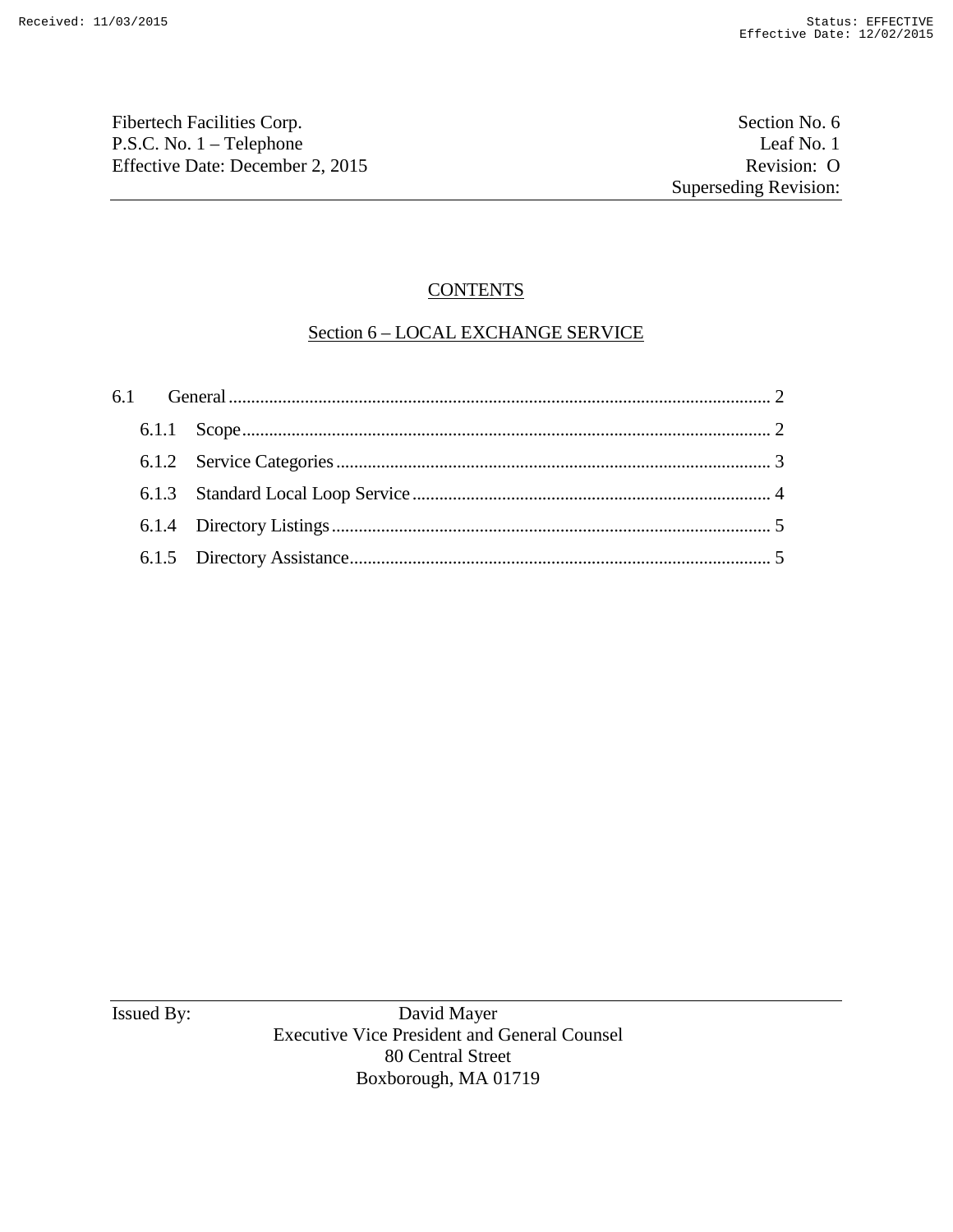Fibertech Facilities Corp. Section No. 6 P.S.C. No. 1 – Telephone Leaf No. 2 Effective Date: December 2, 2015 Revision: O

Superseding Revision:

### Section 6 – LOCAL EXCHANGE SERVICE

#### **6.1 GENERAL**

- 6.1.1 Scope
	- 6.1.1.A Local exchange service provides a Customer with a telephonic connection and a unique telephone number address on the public switched telecommunications network. Each local exchange service enables users to:
		- 6.1.1.A.1 receive calls from other stations on the public switched telecommunications network;
		- 6.1.1.A.2 access other services offered by the Company as set forth in this tariff;
		- 6.1.1.A.3 access (at no additional charge) the Company's business office for service related assistance;
		- 6.1.1.A.4 access (at no additional charge) emergency services by dialing 0- or 9-1-1; and
		- 6.1.1.A.5 access services provided by other common carriers which purchase the Company's Switched Access services as provided under the Company's Federal and/or State tariffs, or which maintain other types of traffic exchange arrangements with the Company.
	- 6.1.1.B Each local exchange service is available on a 'Full' service basis, whereby service is delivered to a demarcation/connection block at the customer's premise.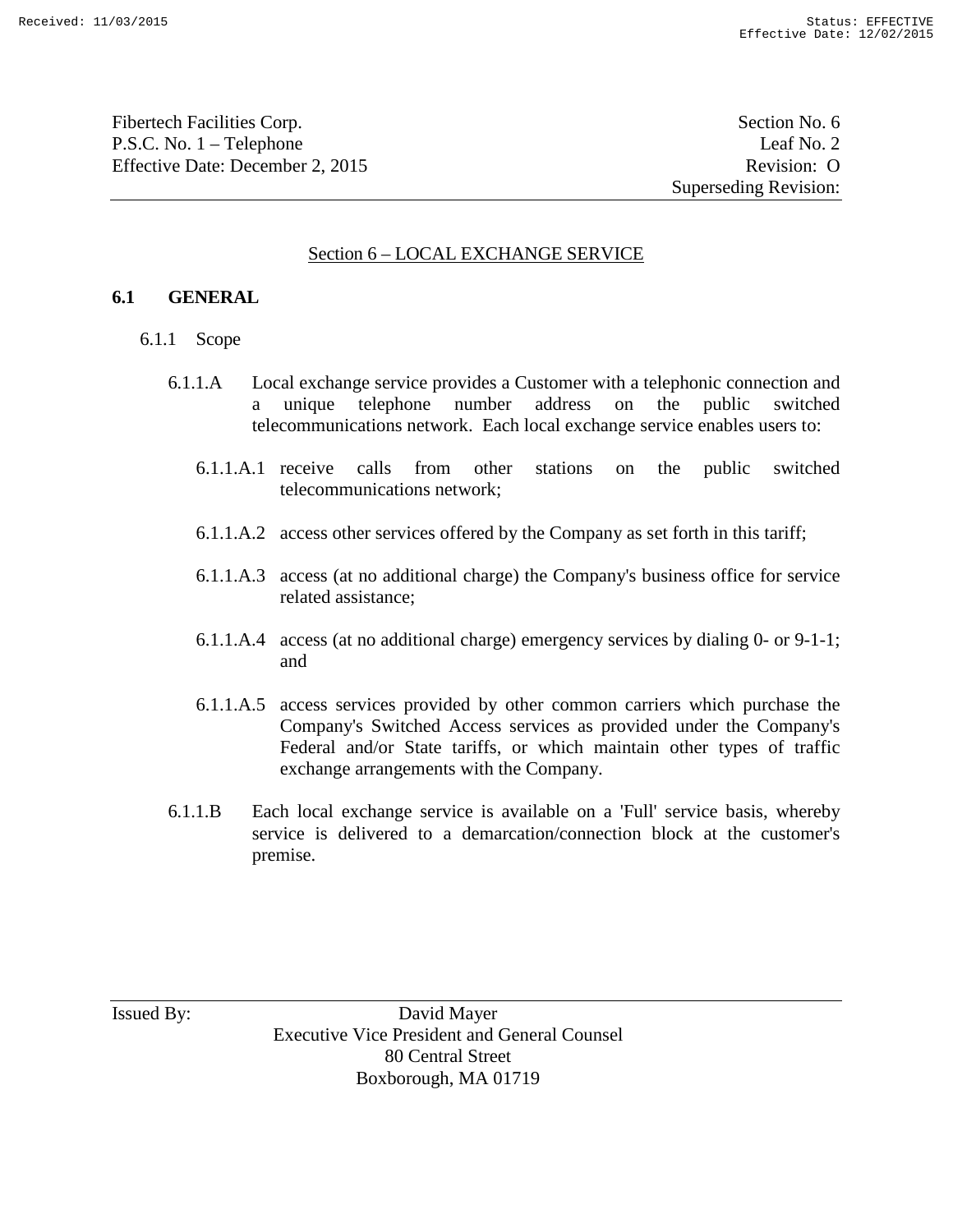Fibertech Facilities Corp. Section No. 6 P.S.C. No. 1 – Telephone Leaf No. 3<br>
Effective Date: December 2, 2015 Revision: O Effective Date: December 2, 2015

Superseding Revision:

### Section 6 – LOCAL EXCHANGE SERVICE

# **6.1 GENERAL (Cont'd)**

- 6.1.2 Service Categories
	- 6.1.2.A Standard Local Loop Service

|                          | Non-Recurring Charges-<br>Per Line | <b>Monthly Recurring</b><br>Charges |
|--------------------------|------------------------------------|-------------------------------------|
| First Line<br>Additional | \$35.00-\$45.00<br>\$30.00-\$40.00 | $$40.00 - $50.00$                   |

| 6.1.2.B | Directory Listings             |         |         |  |  |
|---------|--------------------------------|---------|---------|--|--|
|         |                                | Minimum | Maximum |  |  |
|         | <b>First Listing</b>           | \$1.50  | \$2.50  |  |  |
|         | <b>Each Additional Listing</b> | \$ 2.00 | \$3.00  |  |  |
| 6.1.2.C | Directory Assistance           |         |         |  |  |
|         |                                | Minimum | Maximum |  |  |
|         | Per Number Requested           | \$1.00  | \$2.00  |  |  |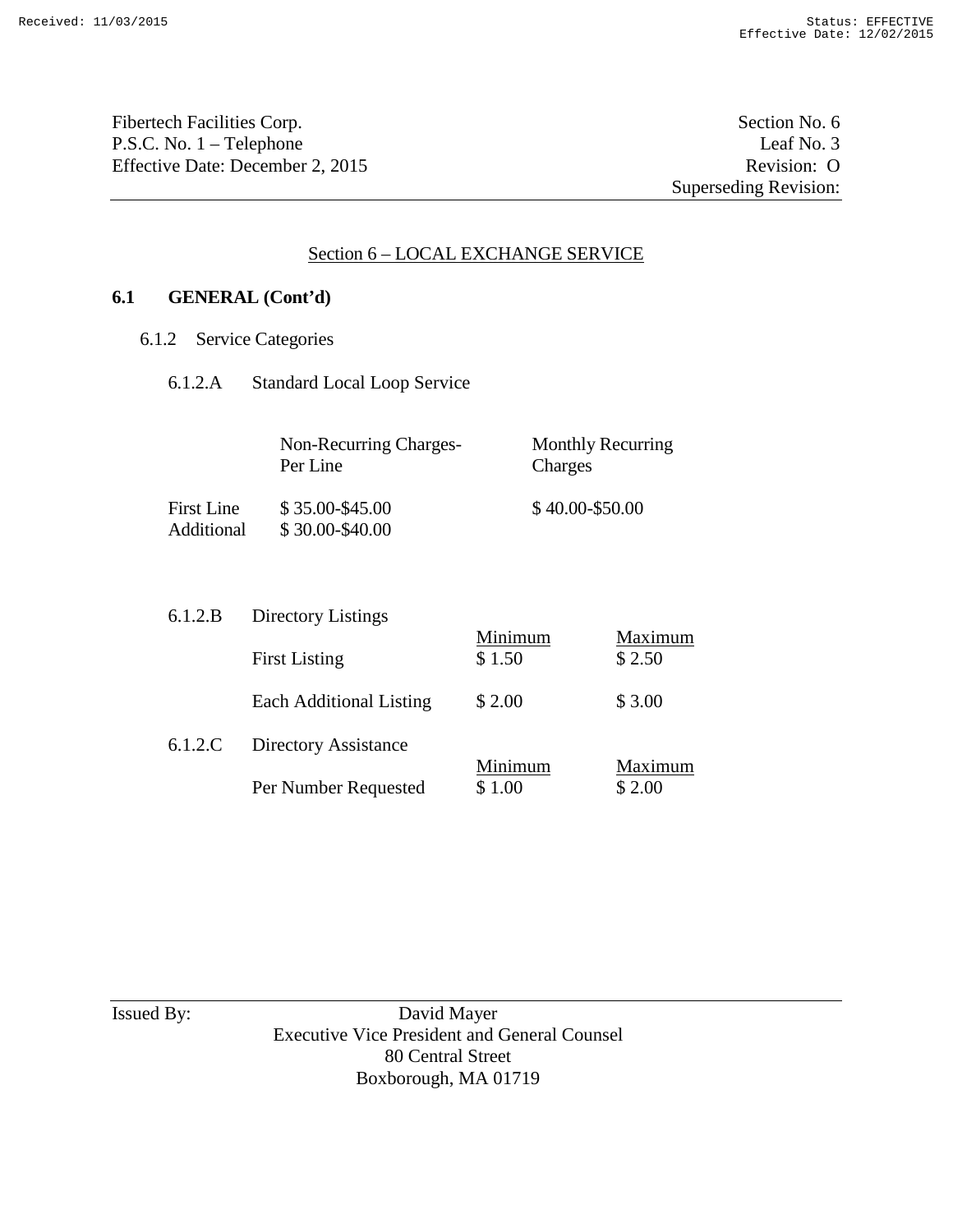Fibertech Facilities Corp. Section No. 6 P.S.C. No. 1 – Telephone Leaf No. 4 Effective Date: December 2, 2015 Revision: O

Superseding Revision:

### Section 6 – LOCAL EXCHANGE SERVICE

#### **6.1 GENERAL (Cont'd)**

- 6.1.3 Standard Local Loop Service
	- 6.1.3.A Standard local loop service provides the physical connection between the Customer's premise and the Company's local switching facilities. Standard local loop service provides a Customer with 64 kbps access to the following telecommunications services:
		- 6.1.3.A.1 dial tone line services;
		- 6.1.3.A.2 local usage services;
		- 6.1.3.A.3 access to all available long distance carriers;
		- 6.1.3.A.4 touch-tone service;
		- 6.1.3.A.5 white pages listing;
		- 6.1.3.A.6 E911 service;
		- 6.1.3.A.7 local directory assistance service; and
		- 6.1.3.A.8 telecommunications relay service.
	- 6.1.3.B An installation charge will apply for connection of the local loop to the Company's switching facilities**.**